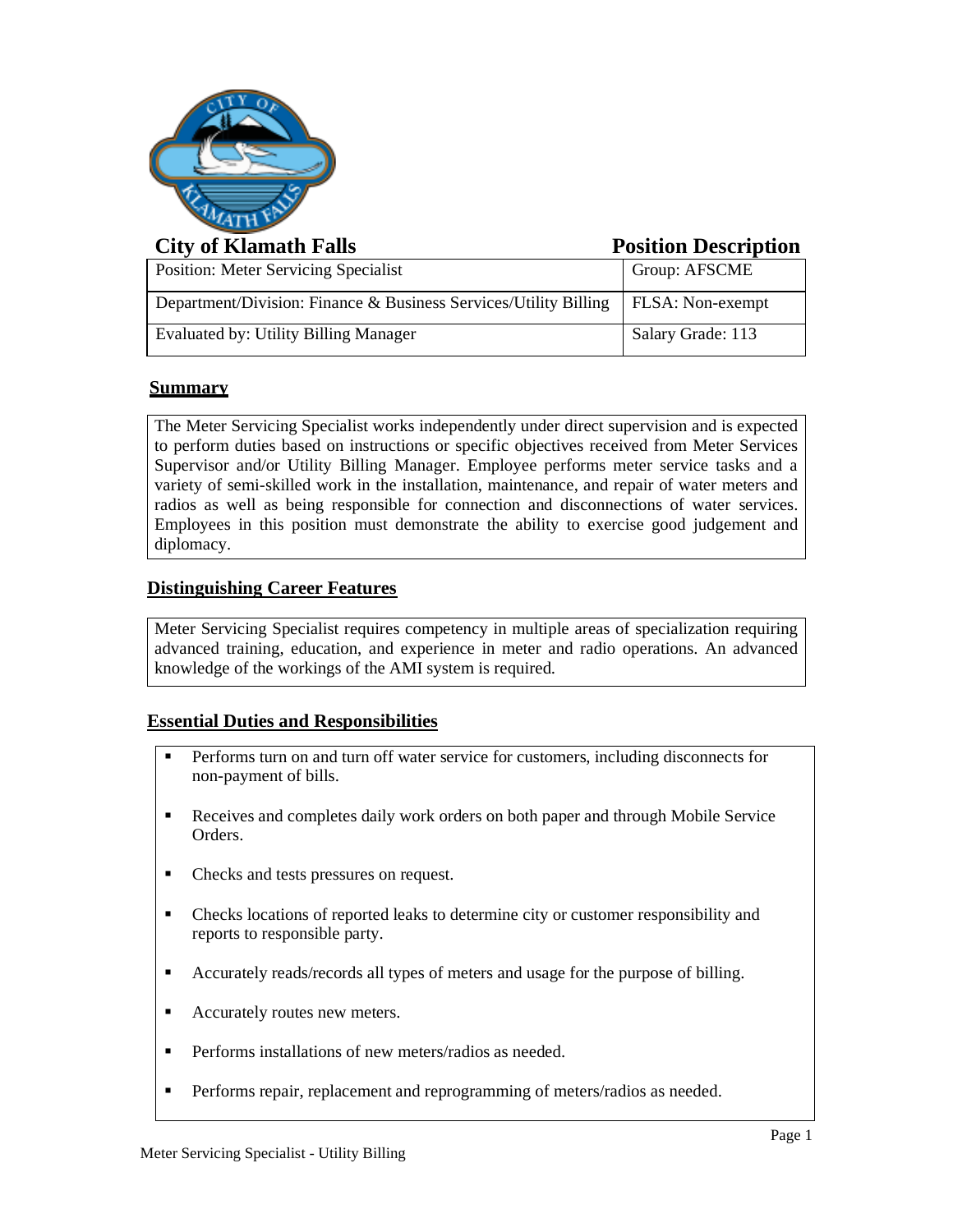- Completes walking of assigned routes to inspect for repairs, replacement or maintenance of meter and meter boxes.
- Verifies meter readings for accuracy when necessary.
- Evaluates meters and meter settings for change out and rebuild.
- **Exercise 1** Is familiar with City codes, resolutions, policies, and follows required City safety practices.
- Picks up payment drop boxes and City mail as needed.
- Carries afterhours on call phone as part of a rotation.
- **EXECUTE:** Meets with customers in the field upon request to answer questions about meter related issues.

#### **Qualifications**

#### ▪ **Knowledge and Skills**

The position requires knowledge of codes, regulations, and laws governing City utility services. Skill in general computer software. Requires sufficient knowledge of English grammar and composition, business and/or legal formats, and spelling, to prepare correspondence and communicate via phone, in person and via email. Requires sufficient math skills to perform arithmetic computations. Requires excellent human relations skill to maintain harmony in a work setting and deal with customers in a way that reflects positively on the City.

#### **Abilities**

Requires ability to read, analyze, and interpret technical information, and related documents. Ability to read and interpret documents such as safety rules, operating and maintenance instructions, ordinances, resolutions, policies, and procedure manuals. Requires the ability to learn and interpret City codes, regulations, policies and procedures, and other laws. Ability to apply common sense understanding to carry out instructions furnished in written, oral, or diagram forms. Must be able to perform all duties of the position including operation of a variety of computer software programs designed for City utility services. Requires the ability to use and operate hand tools, mechanical equipment and power tools and equipment required for the work in a safe and efficient manner. Requires the ability to maintain accurate records.

#### **Physical Abilities**

Requires the ability to stand, walk, and manipulate (lift, carry, move) light to medium weights of up to 50 pounds on a continuous basis, pushing, pulling, guiding over 50 pounds on an infrequent basis. Requires the ability to stoop, kneel, and crouch to place and move work objects. Requires the ability to perform full arm extension and movement out and overhead. Requires sufficient hand-eye coordination, hand and finger dexterity including ability to grasp, and visual acuity to operate equipment and read technical and safety information. Requires the ability to work on varying work shifts and in disagreeable work conditions that have septic exposure risks.